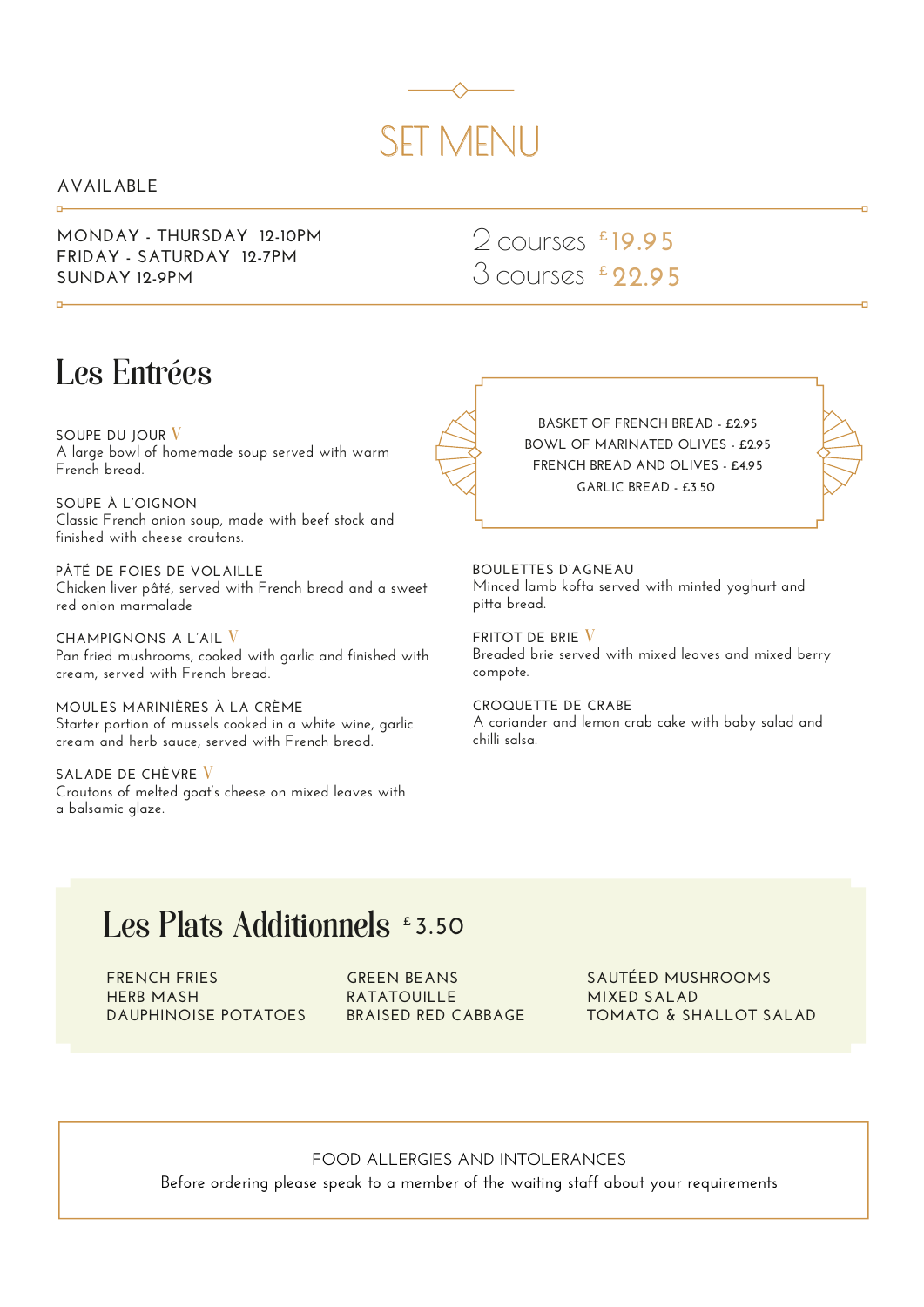

### Les Plats Principaux

#### **STEAK FRITES**

**A juicy pan fried rump steak, cooked to your liking and served with French fries and your choice of either: Garlic butter / Green peppercorn / Creamy mushroom sauce.** 

#### **CROQUETTES DE SAUMON**

**Homemade salmon fishcakes served with mixed leaves, fries and tartare sauce.**

#### **POULET FAÇON BRETONNE**

**Chicken breast cooked in a Brittany style with mushrooms, leeks, onions, white wine and tarragon creamy sauce, served with Dauphinoise potatoes.**

#### **CONFIT DE CANARD**

**Slow roasted leg of duck served with Dauphinoise potatoes and a port and redcurrant sauce.**

**LOUP DE MER Fillet of Sea bass on sweet potato purée, finished with a lemon butter sauce.**

#### **OEUF Á LA BASQUE**

**Spicy sausage cooked with onions, new potatoes and peas in a smokey paprika and tomato sauce, topped with an egg and baked.**

#### **JARRET DE PORC AU CIDRE**

**Slow braised pork shank, cooked in cider, served with coarse grain mustard mash and cider and apple sauce.**

#### **SALADE DE POULET ET LARD FUMÉ**

**Pan fried chicken and smoked bacon served on a dressed salad.**

**TARTE AUX CHAMPIGNONS ET PONT L'ÉVÊQUE** V **Leek, mushrooms and Pont l'Évêque tart, served with salad and fries.** 

#### **TAGINE MAROCAIN DE LÉGUMES** V

**Moroccan spiced vegetables tagine with mixed vegetables and pulses, cooked with tomatoes and ras el hanout spices. Served with apricot bulgar and minted raita (also available with lamb kofta for £2 extra).**

#### **RUSTIQUE BURGER**

**Pan fried house burger served in a brioche bun with salad, fries and burger sauce, with either blue cheese or brie cheese.**

**MOULES MARINIÈRES À LA CRÈME Classic French dish of mussels cooked in white wine, garlic, herbs and cream, served with French bread.**

**LINGUINES AUX CREVETTES ET AU CRABE King prawn & crab linguine, herb oil, red chilli and lime zest.**

#### **RISOTTO AUX CHAMPIGNONS VÉGAN** Vg

**Wild mushrooms cooked with shallots and leeks in a creamy risotto.**

#### **CASSOULET**

**A rich slow cooked casserole with duck, sausage and pork, cooked with haricot beans & tomatoes, served with French bread.**

## Les Desserts Les Desserts

#### **CRÊPE À LA BANANE ET SAUCE CARAMEL**

**French crêpe filled with banana, smothered in caramel sauce and served with vanilla ice cream.** 

**CRÈME BRÛLÉE A traditional caramelised Crème Brûlée.** 

#### **POT AU CHOCOLAT**

**An old Rustique classic chocolate pot served with shortbread and crème fraiche.** 

**TARTE AU CITRON A zesty glazed lemon tart served with crème fraiche.**

#### **SÉLECTION DE FROMAGES FRANÇAIS**

**A selection of fine French cheeses with apples, grapes and mixed leaves, served with French bread.**

#### **LE STICKY TOFFEE PUDDING**

**A classical sticky toffee pudding served with caramel sauce and vanilla ice cream.**